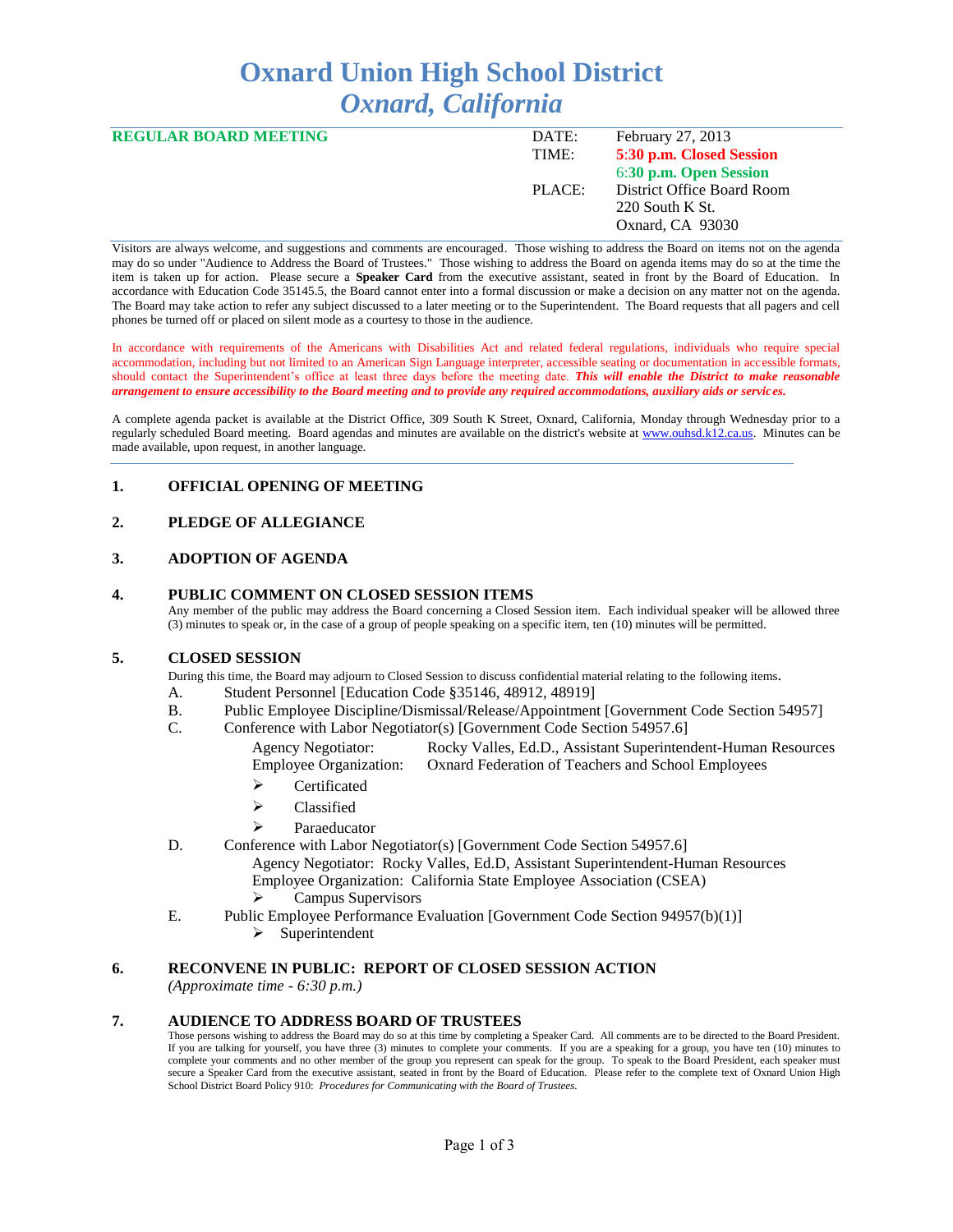### Board Meeting Agenda February 27, 2013

### **8. PUBLIC HEARING**

Oxnard Union High School District's 2012-2015 Initial Campus Supervisor Bargaining Contract proposal to the California State Employee Association (CSEA)

#### **9. SUPERINTENDENT'S REPORTS**

General Report: Gabe Soumakian, Ed.D., Superintendent

#### **10. REPORTS TO THE BOARD**

- A. Regular Report: Stephanie Pinedo, Student Representative to the Board
- B. Board Report: Board Policy 7511: Naming New Schools
- C. Board Update: Monthly Budget Update

#### **11. CONSENT CALENDAR**

- A. Consideration of Adoption of the 2013/2014 Budget Calendar and Allocation Formulas
- B. Consideration of Approval of Memorandum of Understanding between Oxnard Union High School District and KNS Rockstar Group for the "Stop the Bullying" School Tour
- C. Consideration of Approval of Change Order #5 to Agreement between Oxnard Union High School District and PacifiCom for Installing Data Jacks at Adolfo Camarillo High School, Room N3
- D. Consideration of Approval of Change Order #6 to Agreement between Oxnard Union High School District and PacifiCom for the Rewiring of Cable at Adolfo Camarillo High School, Room D3
- E. Consideration of Approval of Change Order #6 to Agreement between Oxnard Union High School District and NetXperts for Additional Labor Costs
- F. Consideration of Approval of Commissioning Agent for Energy Efficiency of New Camarillo Academy High School
- G. Consideration of Approval of Donations, February 2 February 15, 2013
- H. Consideration of Approval of Disposal of Surplus, February 2 February 15, 2013
- I. Consideration of Approval of Purchase Orders and Direct Pays, February 2 February 15, 2013
- J. Consideration of Approval of Stipulated Student Expulsion by Agreement of the School Principal, the Student, and the Students' Parent/Guardian, as per Board Policy 5144, Section 22
- K. Consideration of Approval of Suspended Expulsion by Agreement, as per Board Policy 5144, Section 22
- L. Consideration of Approval of Oxnard Union High School District 2012-13 Mid-Term Graduates
- M. Consideration of Approval of Resolution # 13-04, Proclaiming the Month of February 4-8, 2013 as National School Counseling Week
- N. Consideration of Approval of Resolution # 13-05, Proclaiming the Month of February, 2013 as Black History Month
- O. Consideration of Approval of Certificated and Classified Personnel
- P. Consideration of Approval of BTSA Support Provider Memorandum of Understanding Between the Ventura County Office of Education and the Oxnard Union High School District
- Q. Consideration of Approval of Agreement between Oxnard Union High School District and Green Thumb International
- R. Consideration of Approval of Waiver of CAHSEE requirement for OUHSD Students with Disabilities
- S. Consideration of Approval of Ratification of the Memorandum of Understanding Between the Oxnard Union High School District and the Boys and Girls Clubs Of Greater Oxnard and Port Hueneme
- T. Consideration of Approval of Renewal of Agreement between Oxnard Union High School District and Michael Seaton, Consultant